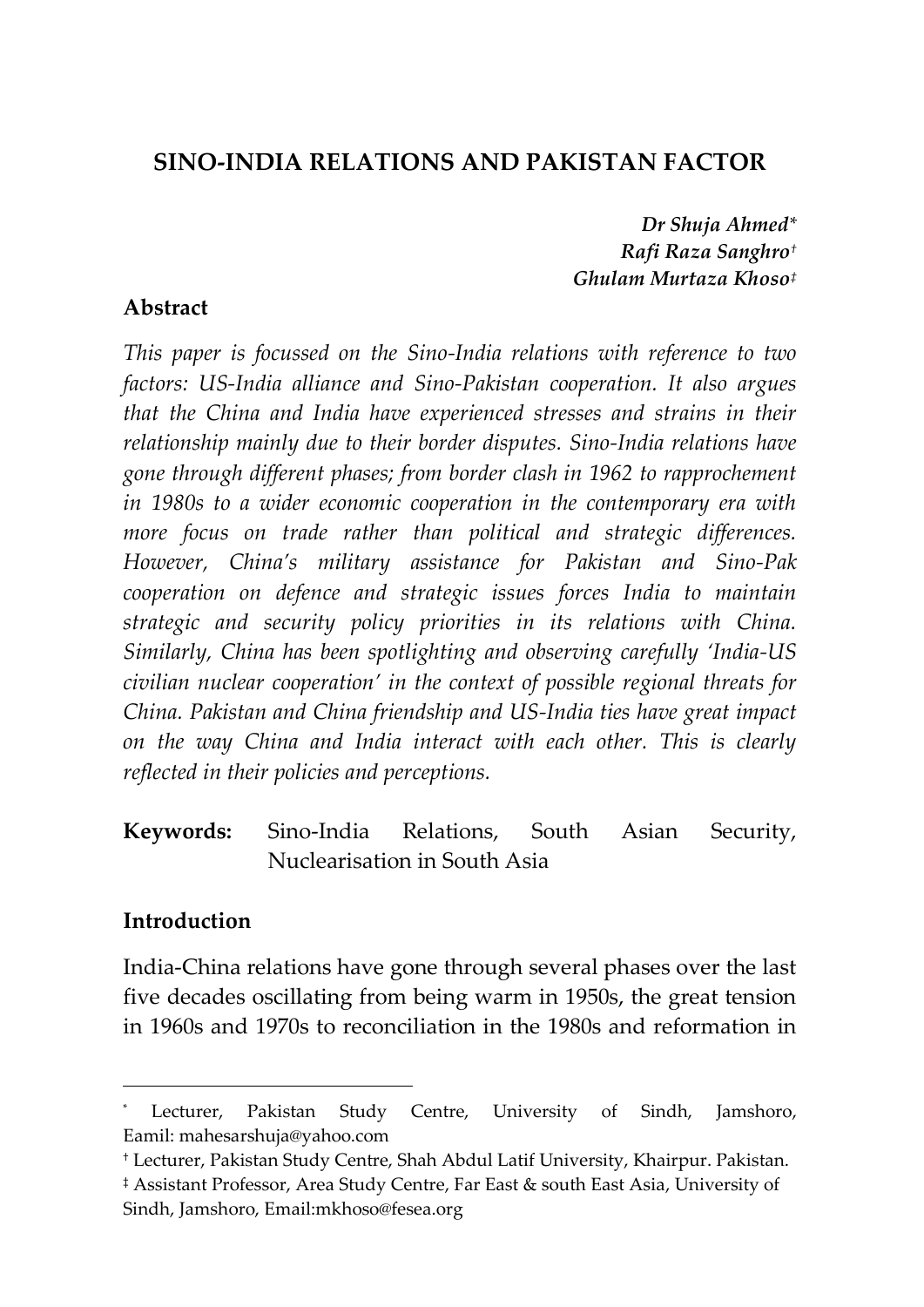1990s. It might sound quite strange that despite several commonalties in relation to historical perspectives, societal structures, cultural values and the commercial circumstances, their symmetrical relations, both countries have gone through different course of turmoil and tensions throughout the history. Thus, the scholars who believe in a "rivalry theory" argue that Beijing-Delhi relations will remain stymied to important security issues (Kanwal, 1999).

The fast changing economic and strategic situation in the post-Cold War period has created new challenges as well as enormous prospects for both nations (India & China) to overcome their traditional passions and prejudices and move towards a prolific relationship. Both countries have now realised and recognised the need to co-operate with each other in various fields, so as to achieve the objective of peace and prosperity in the region and to contribute to world peace. For Example, Beijing's accession to World Trade Organization (WTO) is the historic opportunity for Beijing and Delhi to establish the productive and profitable partnership that could help both nations. This will not only spur economic development and prosperity at home but also help establish an equitable global economic order for developing countries (Rumley, 1996).

## **Brief History of China- India Relations**

In order to understand the current debate on the relations between India and China one has to look back into the past for causes of conflict between these two big Asian nations who almost have 1/3 of population of the world. The first rift between these two countries was created on the issue of legality of McMahon Line, which is treated as de-facto border between these two nations. Originally the McMahon Line was established by the British government during their Colonial rule in Indian Sub-continent and was named after Henry McMahon (British negotiator during Simla Conference in 1914). The Line divided Tibet and Assam Valley. The Chinese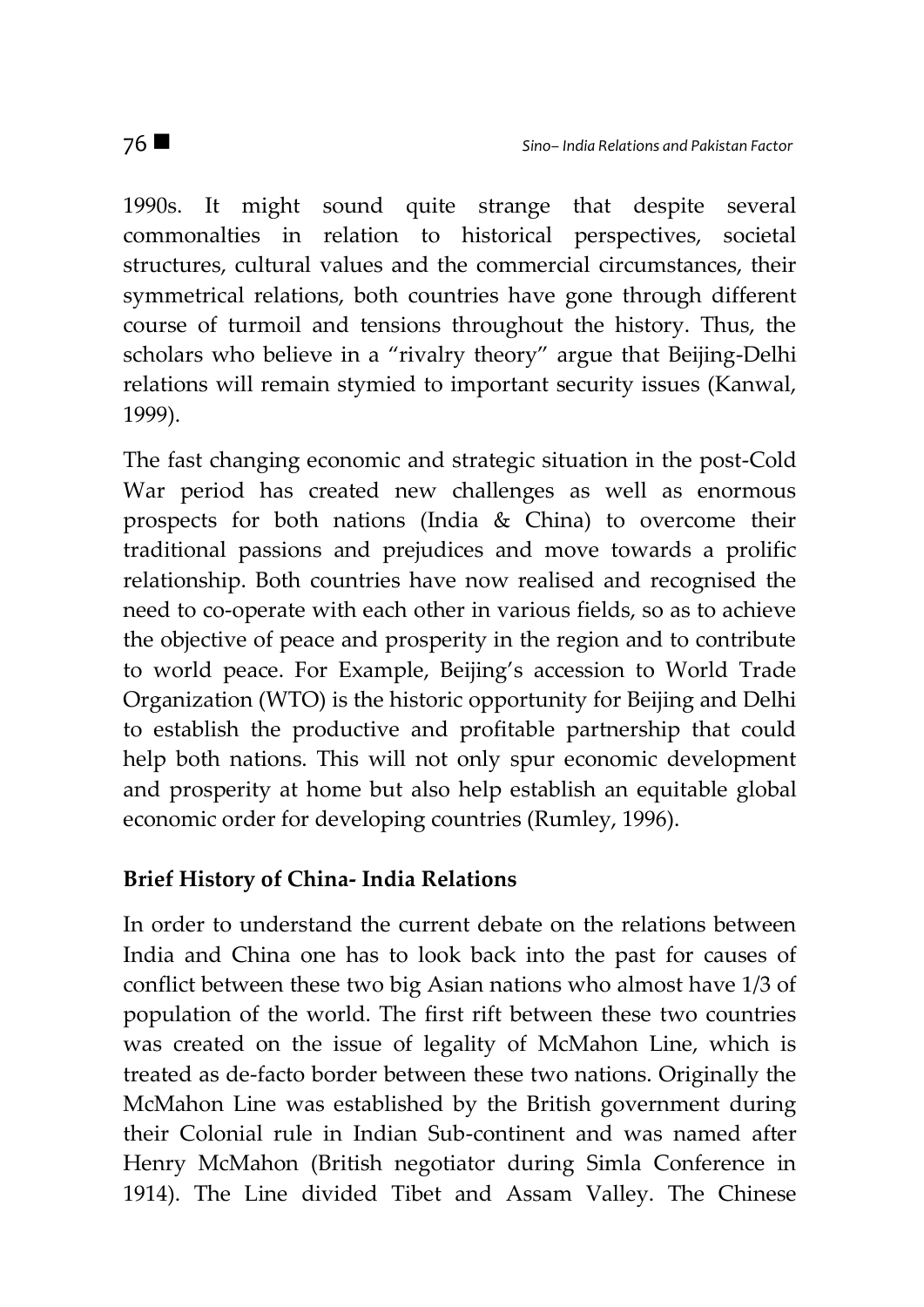delegation refused to sign the agreement because they believed that Tibet was the part of China and was not authorised to make treaty at its own and refused to accept the terms of agreement. The Beijing has maintained her position and claimed that her territory ranges Southwards to Himalayan foothills. Later, when India became independent in 1947, the border issue became the bone of contention between two nations (Ambekar & Divekar, 1964).

In the 1950s, the process of arguments and counter-arguments continued between the two governments but to no avail. However, frequent border clashes starting in early March 1959, culminated in a final showdown in October 1962. India's military campaign against China signalled the end of an era of flowering relations between New Delhi and Beijing. Chinese forces captured large parts of Indian state of Arunachal Pradesh. After the intervention by the international community China withdrew its forces to pre-war positions.

## **Sino–Indian Policies**

In the year 1964, Indian Prime Minister Indira Gandhi introduced a concept of "hard realism" to country's policies. She believed that the harsh measures adopted by her government would enable India to dominate the South Asian region. In order to achieve this aim, Gandhi government began to project its military strength and power. A clear example of this policy was India's intervention in East Pakistan where it began to support Mukhti Bahmini (an anti-Pakistan organisation in East Pakistan) in order to create conflict with Pakistan. Later, when result seemed to be unclear (whether Mukhti Bahimi would be successful or not), India attacked Pakistan and separated Eastern part from the Western part of the country on December 16, 1971.

India conducted its first nuclear test in 1974 in order to demonstrate that it was militarily strong country. In addition, the merger of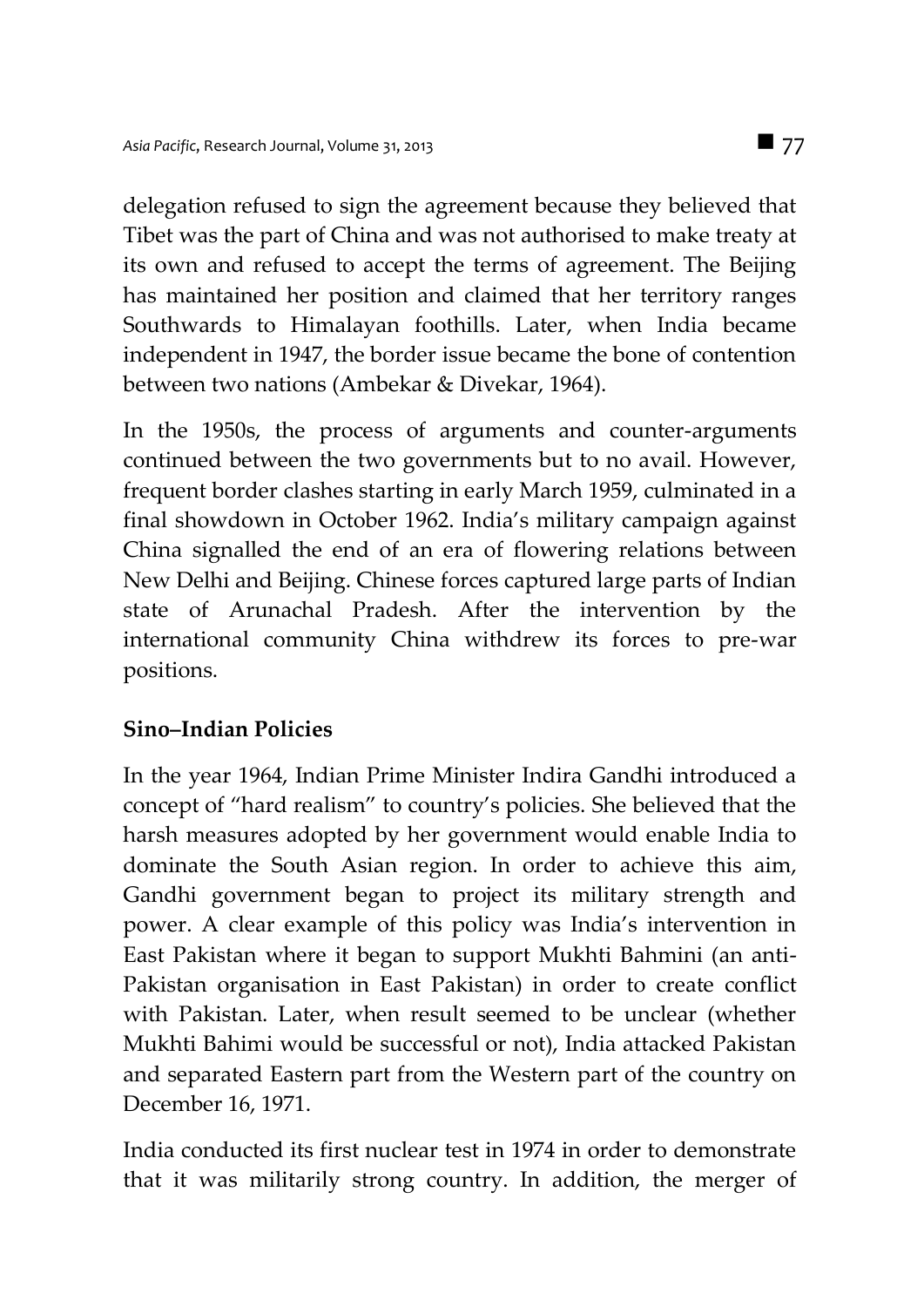Sikkim in 1975 was also one of the power tactics used by India to keep its enemies down. However, these tactics couldn't bring fruitful result for New Delhi. Nevertheless, Beijing was annoyed by these Indian actions. Under the new leadership of Chao Enlai (prime minster) and the death of Mao (China's founding father and the ideological leader) in 1976, country experienced a shift in its foreign policy and thus, process of rapprochement started. The new Chinese premier Deng Xiaoping was much concerned about the economic development of China. Under his leadership a new phase of cordial relations started between the China and India.

Indra Gandhi did achieve the normalisation of relations between Beijing and Delhi. The diplomatic relations started between China and India in 1976 after the long period of fourteen years (since Sino-India war in 1962) (Sali, 1998).The normalisation of relations between both nations was in their own interests. India's economic development was completely dependent on the peaceful and cordial relations with China. The process of reconciliation continued even after the defeat of Indra Gandhi's Congress party in 1977. The new government in India was formed under the leadership of Desai who continued with the same legacy left by Indra Gandhi. He initiated number of measures to establish cordial relations with Beijing. The visit of Atal Bihari Vajpayee, the then foreign minister (who later became prime minister of India in 1990's) to China in 1979 was attributed to this cause. In response to Vajpayee visit Deng, the Chinese premier remarked that "both countries should put their differences on one side and develop their relations so as to move forward. Neither country poses threat to each other so why not both countries be friends" (Islam, 2009:4).The statement seemed to be much powerful (than ever) and was believed that this visit will bring some fruitful results for the common interests of both countries. The talks between the two countries, however, ended in stalemate due to their staunch stances over the places mainly on the border area. Both countries were not willing to compromise on the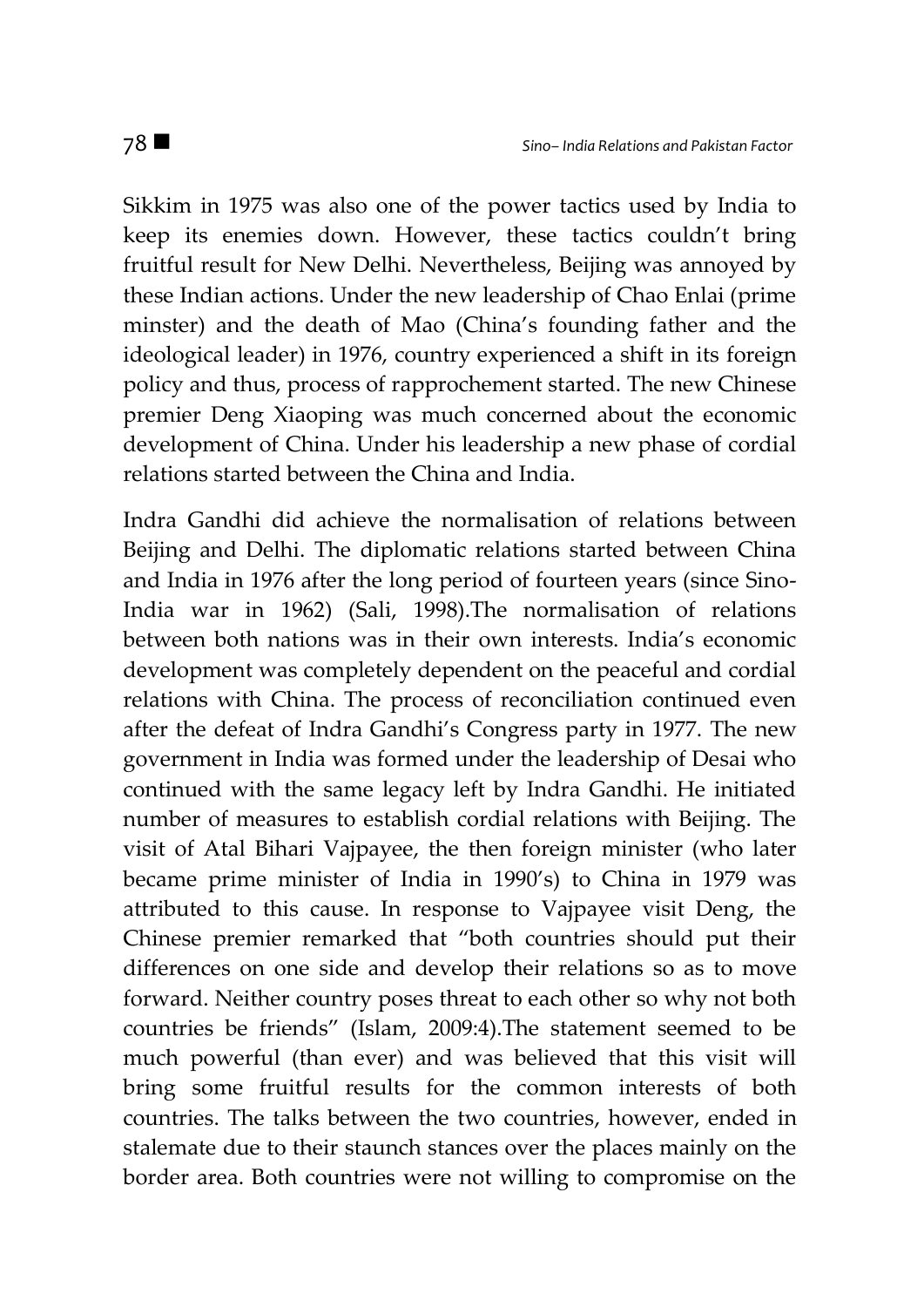border issue and thus it was the main hurdle in the establishment of friendly relations. Mrs Indra Gandhi when returned to power (again) in 1980, did resume talks with her Chinese counterpart. Five rounds of talks took place between the two governments but ended with no fruitful result. The relations further deteriorated when New Delhi announced to award full statehood to Arunachal Pradesh- the area Beijing claimed as her territory and Beijing forces moved into the Somdurang Chu Valley in 1987, as to control the situation but the tension was not converted into war (Liu, 1994) due to various factors.

India and China relations started getting better in 1980s, during the era of prime minister Rajiv Gandhi. There were several high level meetings between the leaders of both countries. The leaderships on both sides were keen to bring both countries on one table and start the process of peace. The leaderships on both sides decided to start cooperation in the areas beneficial for both countries by side-lining the border issue. To this end many scientific and technological agreements were signed by both countries. Several educational agreements were signed to enhance the field of education. In order to boost the process of cooperation between the two countries started cultural exchange programmes (Mehta, 1998). The process continued throughout the 1990s. During that period both countries premiers paid several visits which further strengthened the bond of relations between the two countries. The notable visit in 1991 was of China's premier Li Peng to India where he met his Indian counterpart Narsima Rao. Both premiers were on the terms that their territorial dispute should not hinder the cooperation in other fields of interests. They signed the Trade Protocol which benefited both countries in the field of trade and commerce. Later in 1993 prime minister Narsima Rao visited China. The visit proved to be the landmark in the history of relations of both countries by signing an agreement on the maintenance of peace and tranquillity along the border line (Actual Line of Control- ALC) between India and China.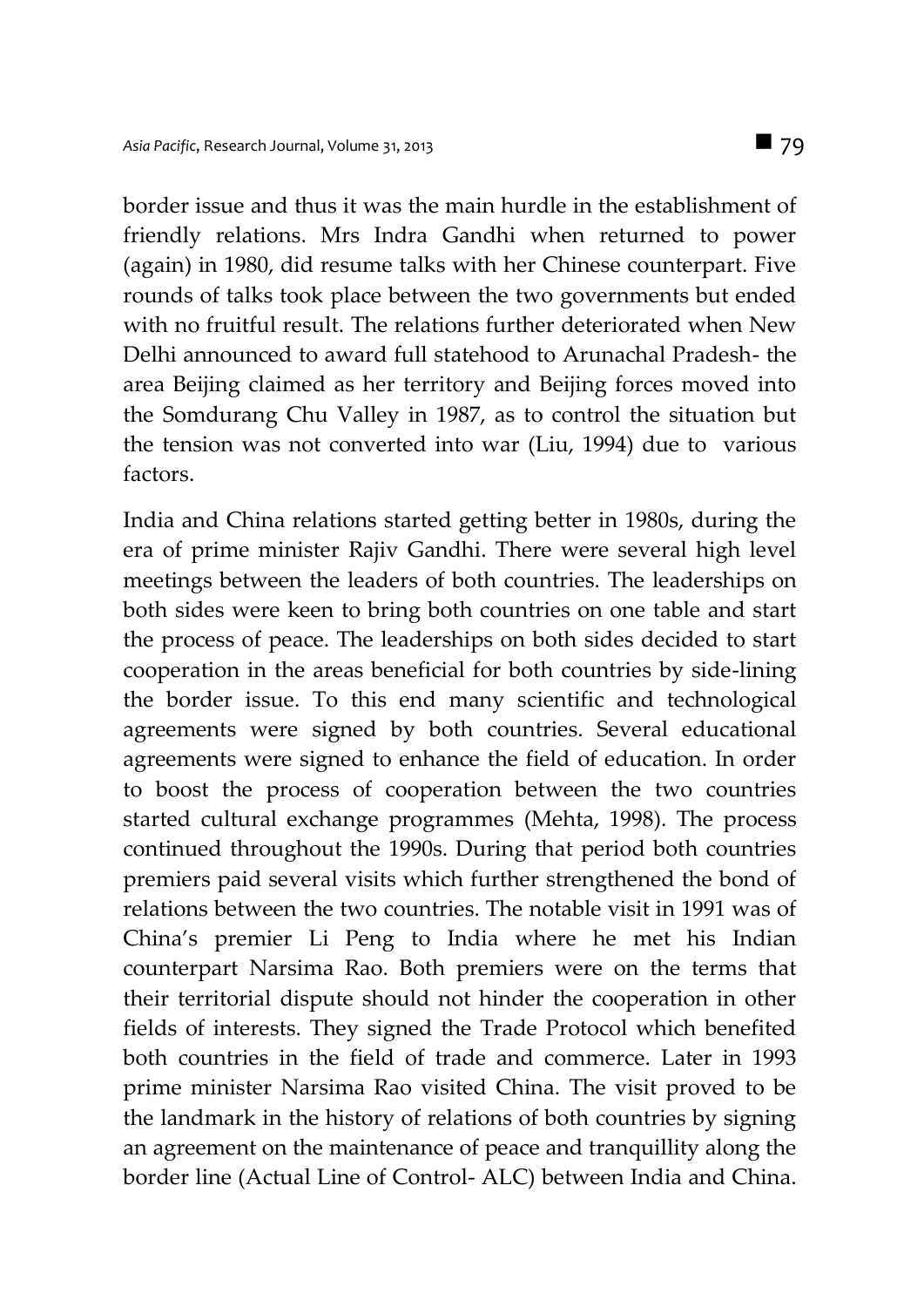The agreement clarified the troubled areas and initiated Confidence Building Measures (CBMs) to solve the border dispute between the two countries.

The cooperation further strengthened when Chinese President Jiang Zemin paid a first state visit to India in November 1996. The visit proved to be fruitful for the both countries as they agreed on four agreements of which the most important was the Confidence Building Measures (CBMs). Both countries agreed to share geographical maps of the border and agreed to downsize the military on the troubled area. These agreements were the landmark for Sino-India relations and cooperation continued (Ranganathan, 1998).

The process of warming up in Sino-Indian ties got a sudden setback when New Delhi carried out her second nuclear test in May 1998. Beijing wasn't annoyed by India's great five explosions. Nevertheless, its sudden reaction came when New Delhi justified its explosion by highlighting Beijing as the threat to India. What shocked Beijing so deeply were not India's nuclear weapon tests but her premier (A. B. Vajpayee's) letter to American president Clinton, published in New York Times on 13 May, where he accused Beijing of being great threat to his country's security. The Beijing responded accusation as utterly groundless (New York Times, 1998). As a result, the process of rapprochement came to halt. The Beijing refused to participate in the joint working group for further CBMs to be held in each country. From a realistic perspective, it was unnecessary diplomatic provocation on Delhi's part that caused confusion (Garver, 2001).

The New Delhi did little to convince China to resume talks in order to clear the confusion. To remove China's concerns Jaswant Singh, Indian Foreign Minster paid a visit to China in June, 1999. He assured that Delhi didn't perceive threat from Beijing. Later New Delhi participated in security talks held in Beijing in March and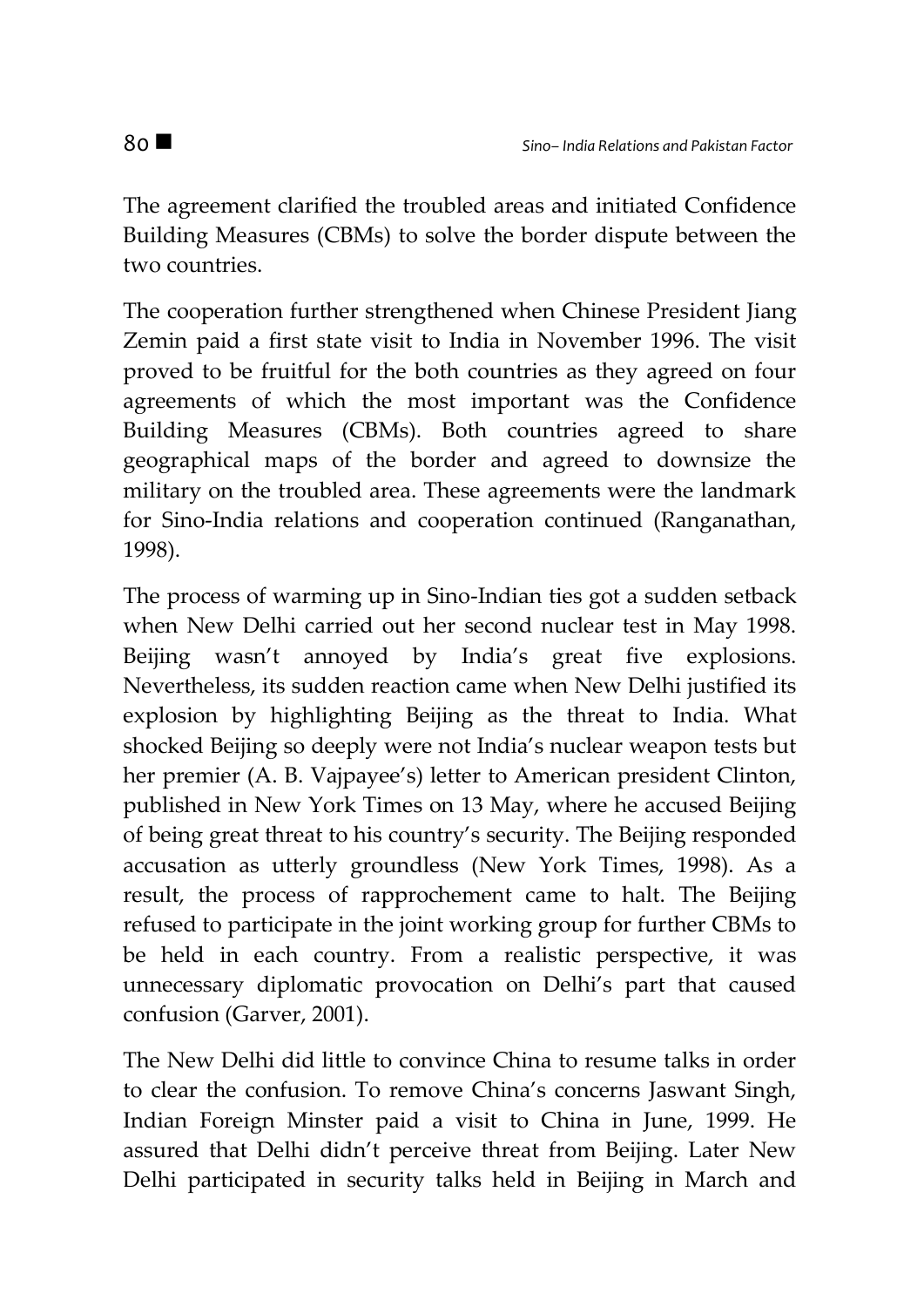April 2000.Thus, the Joint Working Group of CBMs meetings restarted. Gradually with the exchange of official visits the bilateral relationship began to get momentum. The Chinese premier Rongji's visit to New Delhi in January, 2002, further strengthened the bond between two countries. Mr. Rongji clearly highlighted the issues between India and China. However, he identified three main areas in which India and China could cooperate. These areas included economic development, counter-terrorism and Pakistan-India talks (Garver, 2001).

## **Sino-India Relations and Sino -Pakistan Cooperation**

The catastrophic events of 9/11 brought new dimensions to these warming relations. The terrorist attack on the United States led America to invade Afghanistan. It also increased co-operation between India and America regarding terrorism and energy deals, which were viewed as problematic developments in Beijing. China began to see this new relationship between India and USA as an American effort to contain china. Chinese policy makers also saw these efforts as an American attempt to change the balance of power in Asia (Strategic Digest, 2002).

Nevertheless, the Chinese policy makers did not oppose the cooperation between India and America in fighting against terrorism. China was also affected by international terrorism in Xingjian and Tibet. Thus, since 9/11 China has also been supporting the war on terrorism. Therefore, the US-India alliance against terrorism was not a big issue for China. The real worry for Beijing was the increase in defence co-operation between India and America which China believed, would upset the balance of power in South Asia. More precisely, Beijing perceived the New Delhi-Washington military cooperation as source of counterbalancing in the South Asia (Goldstein, 2005).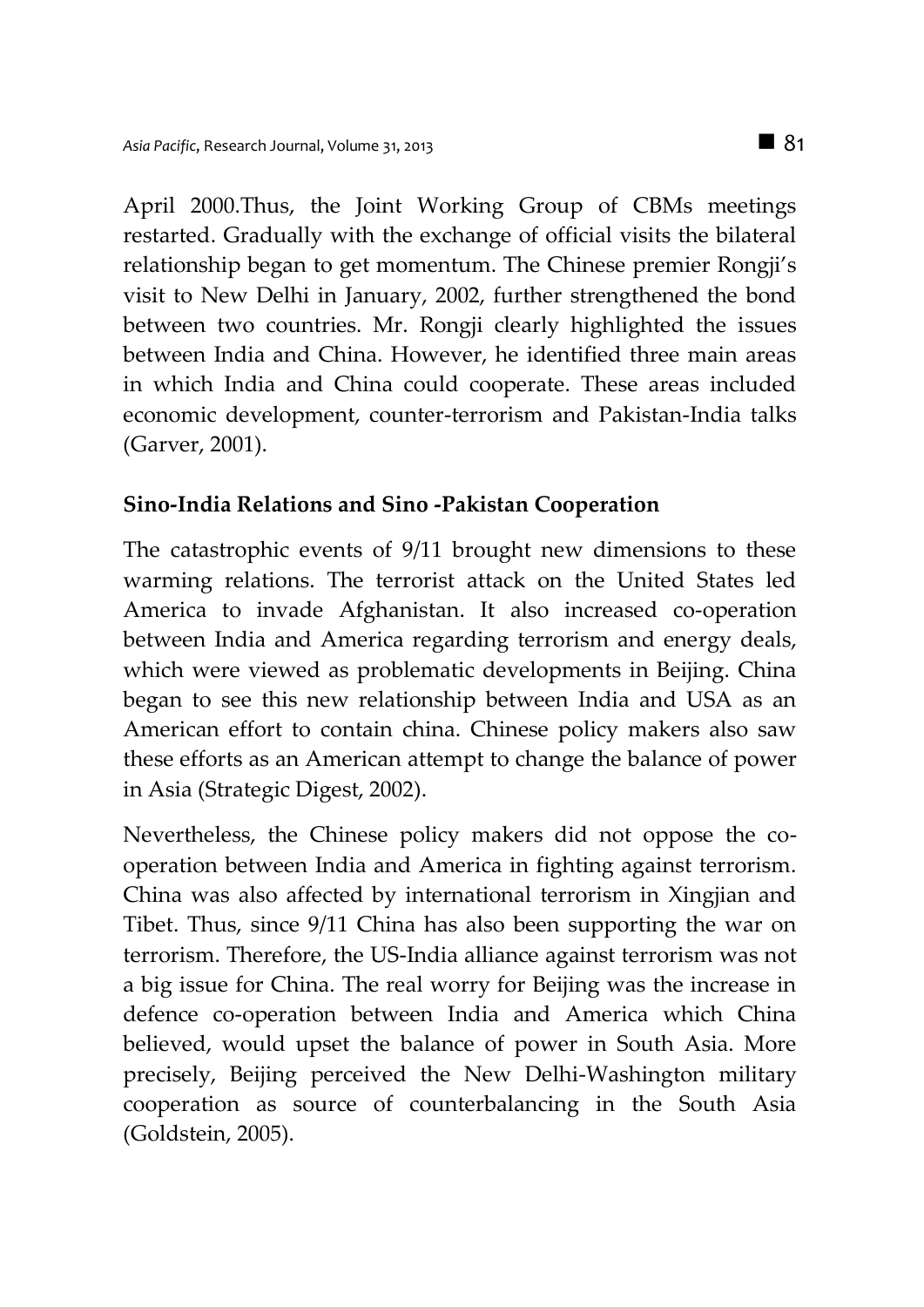China used her traditional strategy to maintain balance of power in the South Asia and to counter the negative effects of increased Indo-American economic and military co-operation. China enhanced its defence and economic ties with India's geographical partner Pakistan. Beijing considered her closer links with Pakistan one of her key long-term strategic geo-political interests in the region. For these reasons Beijing has always been supporting Pakistan. Moreover, Pakistan's geographical location is also important for China. Pakistan can help China in many ways to counter India. The country could be supportive in holding India back in Kashmir and Beijing needs not to deploy more troops in Southern Himalaya's region. Moreover, Islamabad would not be tempted in American favour due to popular anti American sentiments in general public (Mathur, 2002).

China considers Pakistan her important friend. Owing to its geostrategic importance, Pakistan has played vital role in serving as a bridge between China and the Middle East. It has also a role in Sino-US rapprochement. On the issue of Taiwan which is major source of difference between USA and China, Chinese view is fully supported by Pakistan. The country has greatly benefited from the Sino-India rivalry. Pakistan has benefited in the fields of military and defence and economic development. The country has completed a number of key economic projects with the help of China. In addition, both countries are cooperating in almost all key sectors of economy including agriculture, information technology, energy and education.

During the Wen Jiabo's visit to Pakistan a new treaty was signed which could reduce Pakistan's sense of insecurity. It could also help to strengthen further territorial integrity and safeguard sovereignty and independence of the country. About Sino-Pak ties, former Chinese premier once remarked: "The friendly exchanges between the two people date back to the dawn of history, and such friendly relations have stood the test of history".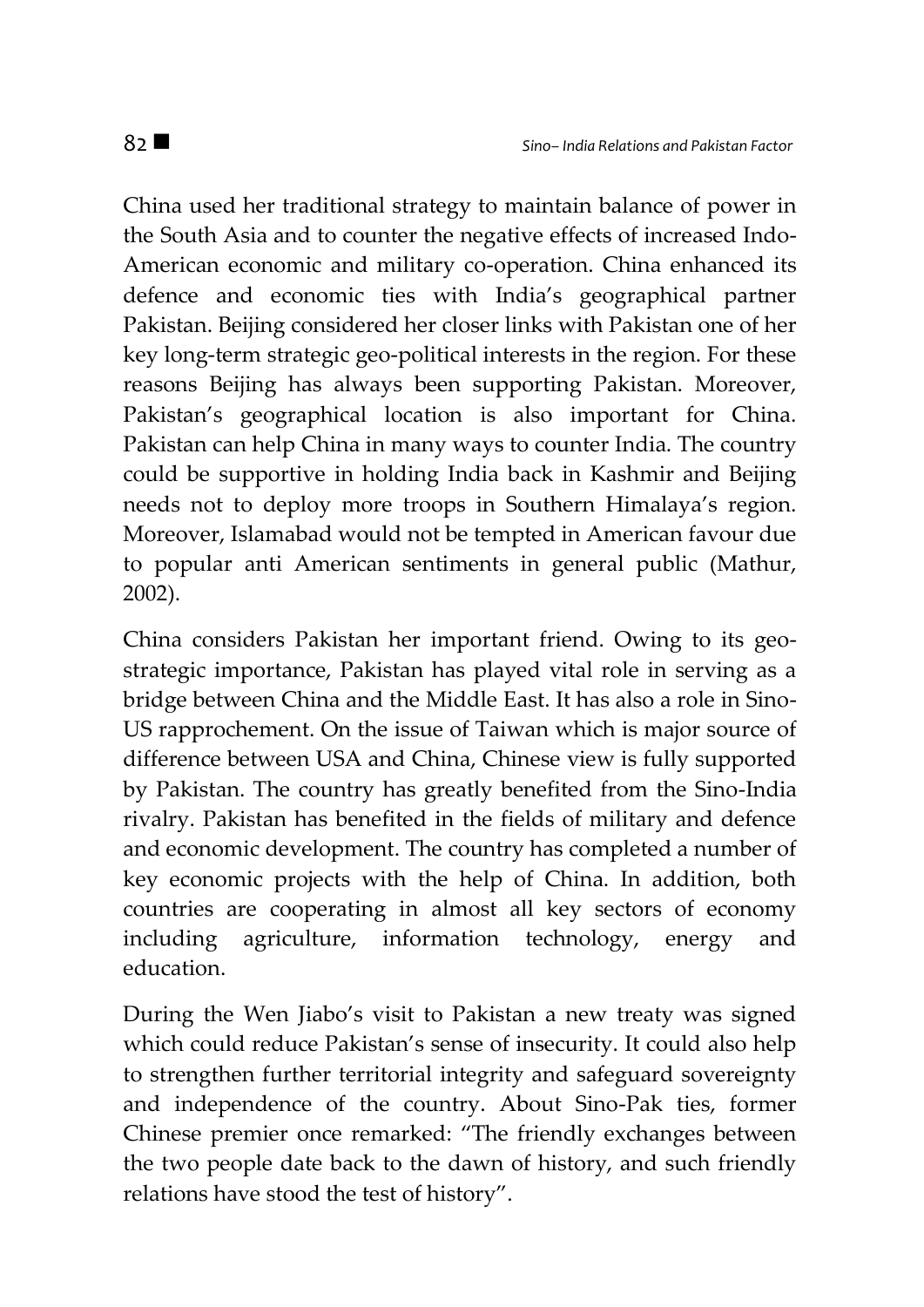However, this does not mean that China attaches less importance to its friendly relations with India. During the visit of Wen Jiabo both countries reached agreement on the number of issues including Sikim. It was made clear that Skim would not be part of China. Further, China acknowledged the positive role of India in regional and international environment. China also clearly said that it would not object to India's aspiration for becoming permanent member of United Nations. Both countries were also agreed to establish strategic partnership which could upset policy-makers in Pakistan.

#### **China's Aspirations**

On economic issues, the war on terror served as blessing in disguise for China to further its future ambitions as regional and world power. As the American policy-makers concentrated on war on terror, it gave China an opportunity to increase its influence in South East Asia as well as in whole world. To counter the American-Indian alliance, China started ambitious plans to enhance its relations with the South East Asian and African countries. Due to increase in the America presence in the Arabian Sea and Indian Ocean, China is building several strategic ports in South Asian countries. For example, China co-operated with Pakistan in building a deep sea port at Gawadar, a town in Baluchistan province of Pakistan just 150 miles from the mouth of strategic Strait of Hermez. China is also building a port in Bangladesh and another in Myanmar. The policy makers and strategic analysts call these ports as the "pearls of strings". China is trying to secure its energy supplies in future by maintaining its presence along the endangered oil supply route originating from Persian gulf and some African countries such as Sudan and Nigeria, through the Indian ocean to the South China sea. India views these developments as encirclement by China and threat to its national security and sovereignty. India is trying to turn situation into its favour by increased co-operation (military and economic) with America (Maass, 2009).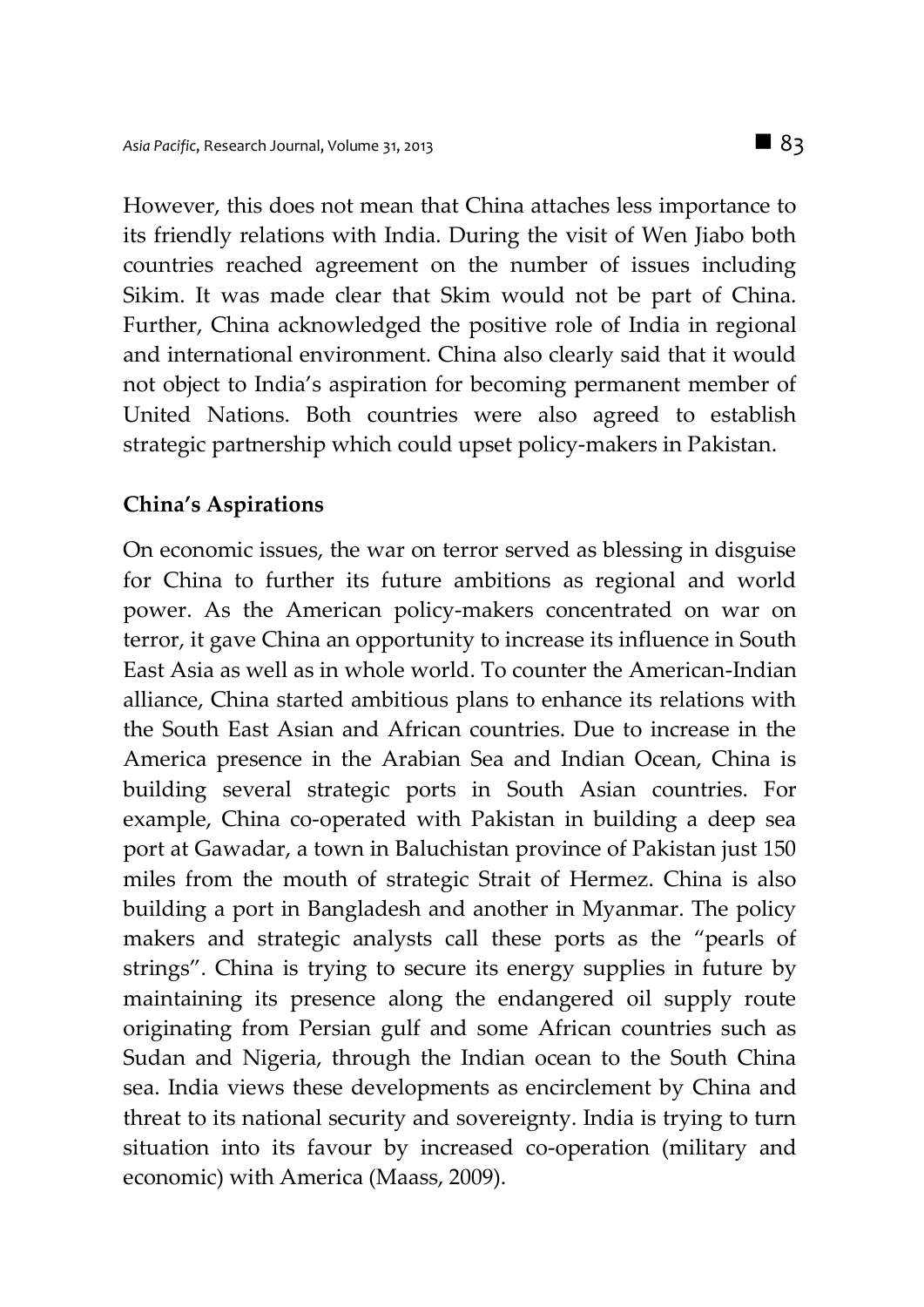Apart from all other issues, another very important factor of Indo-China relations is Tibet. China sent it troops to seize Tibet in 1950; a considerable portion of Tibetans migrated to India and then created Tibet government in exile in India. The Tibetan leader, Dalai Lama has been working for separation of Tibet from China since forty years. He is trying to internationalise the issue so as to get support from International community. It is believed that more than hundred thousand Tibetan people are living in Indian city of Dharamsala and are demanding full independence for Tibet. At many occasions Beijing has raised their concerns that separatists activities are being carried out from Indian soil. Though New Delhi has always denied the charges but Beijing has been urging India to do more to eradicate anti-China activities (Sautman, 2002).

## **Conclusion**

India- China relations would continue to be guided by their perception of national interests. For example, co-operation between Beijing and Islamabad in defence cannot be muted at the cost of their friendship. At best, the strategic alliance between Beijing and Islamabad can be managed in a manner that suits both Beijing and Delhi. Moreover, it is completely dependent on New Delhi's ties with Washington. Keeping in mind their old grudge both Beijing and New Delhi are still gripped to a certain degree (of 1962 war). Still much more from both sides is to be done to overcome the past reservations. However, it should not be believed that their attitudes towards each other are unchangeable. Change in their perception of security threats and the need to identify new economic and political interests would create significant improvement in Sino-India relationship. However, the tension between India and China would rise again due to border issues and alleged incursions into Indian Territory by the Chinese forces. Thus, the border dispute needs to be resolved if both countries are looking for real friendship.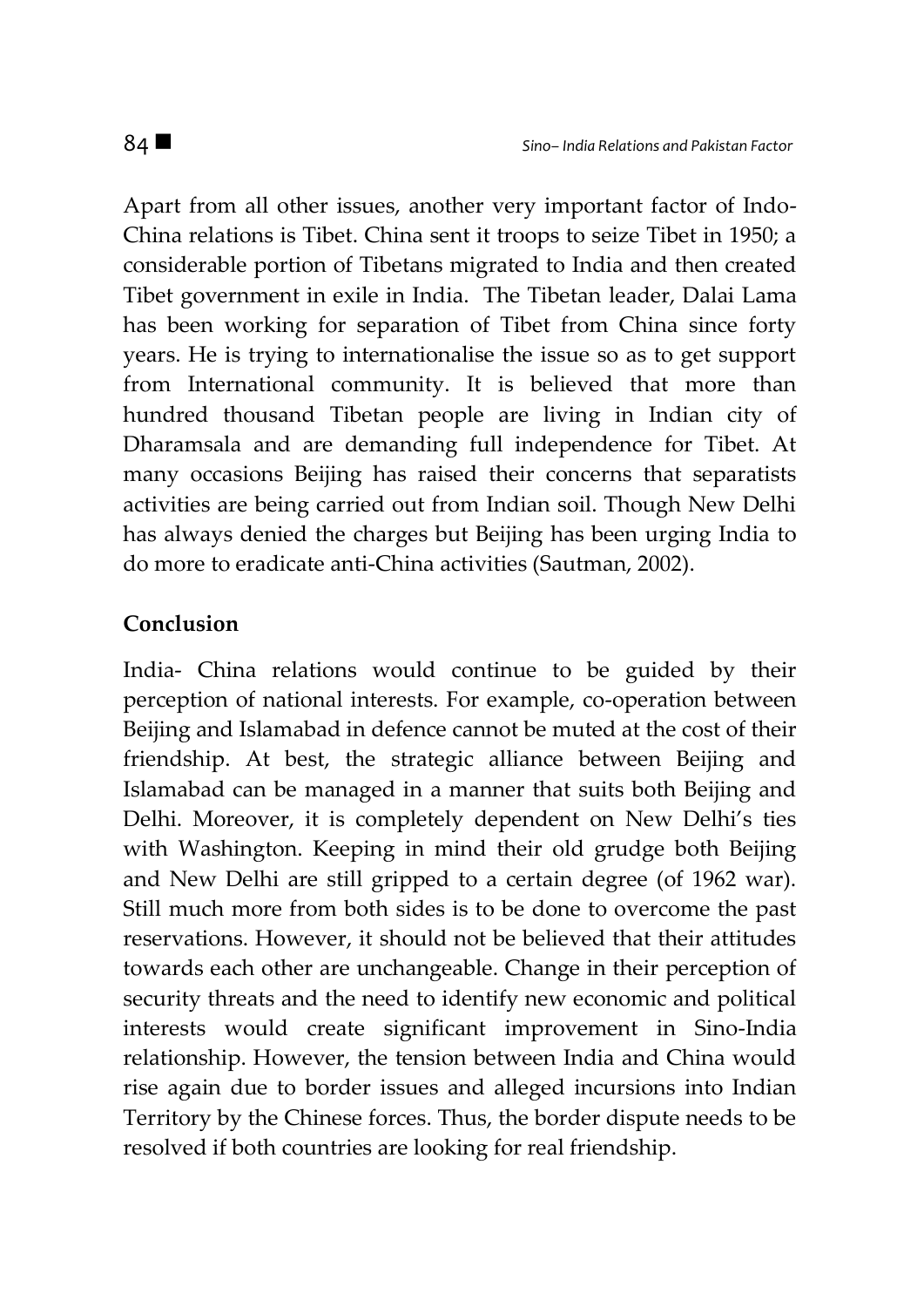#### **References**

- Ambekar, G. V. & Divekar, D. V. (1964). *Documents on China's Relations with South and Southeast Asia,* 1949-1962. New Delhi: Oxford Press.
- Garver, W. J. (2001). "The Restoration of Sino-Indian Comity Following India's Nuclear Tests" *The China Quarterly*, 168:868-889.
- Goldstein, A. (2005). "The Diplomatic Face of China's Grand Strategy: A Rising Power's Emerging Choice", *The China Quarterly*, 168: 835- 864.
- Islam, K, AKK. (2009). China–India Relations: Protracted Conflict or Growing Cooperation? *India China Chronicle.* November-December (2009): available at: www.icec-council.org
- Kanwal, G. (1999). China's Long March to World Power Status: Strategic Challenge for India. *Strategic Analysis*, 22, (11).
- Li Eric X. (2011, January 10). "Party of the Century: How China is Reorganizing for the Future", Foreign Affairs, at http://www.foreignaffairs.com/articles/140645/eric-x-li/party-ofthe-century?
- Liu, X. (1994). *The Sino-Indian Border Dispute and Sino-Indian Relations.* Lanham: University Press of America.
- Mathur, P. (2002). "Premier Zhu Rongji's Visit to India. *China Report*, 38, (3).
- Mehta, J. (1998). India- China Relations: Review and Prognosis. In Surjit Mansingh (ed.), *Indian and Chinese Foreign Policies in Comparative Perspective.* New Delhi: Radiant Publishers.
- MILESTONES: 1945 1952, http://history.state.gov/milestones/1945-1952/ ChineseRev
- New York Times. (1998). *Nuclear Anxiety: Indian's Letter to Clinton* On the Nuclear Testing, published on 13 May, 1998. Avialable at: http://www.nytimes.com/1998/05/13/world/nuclear-anxiety-indians-letter-to-clinton-on-the-nuclear-testing.html